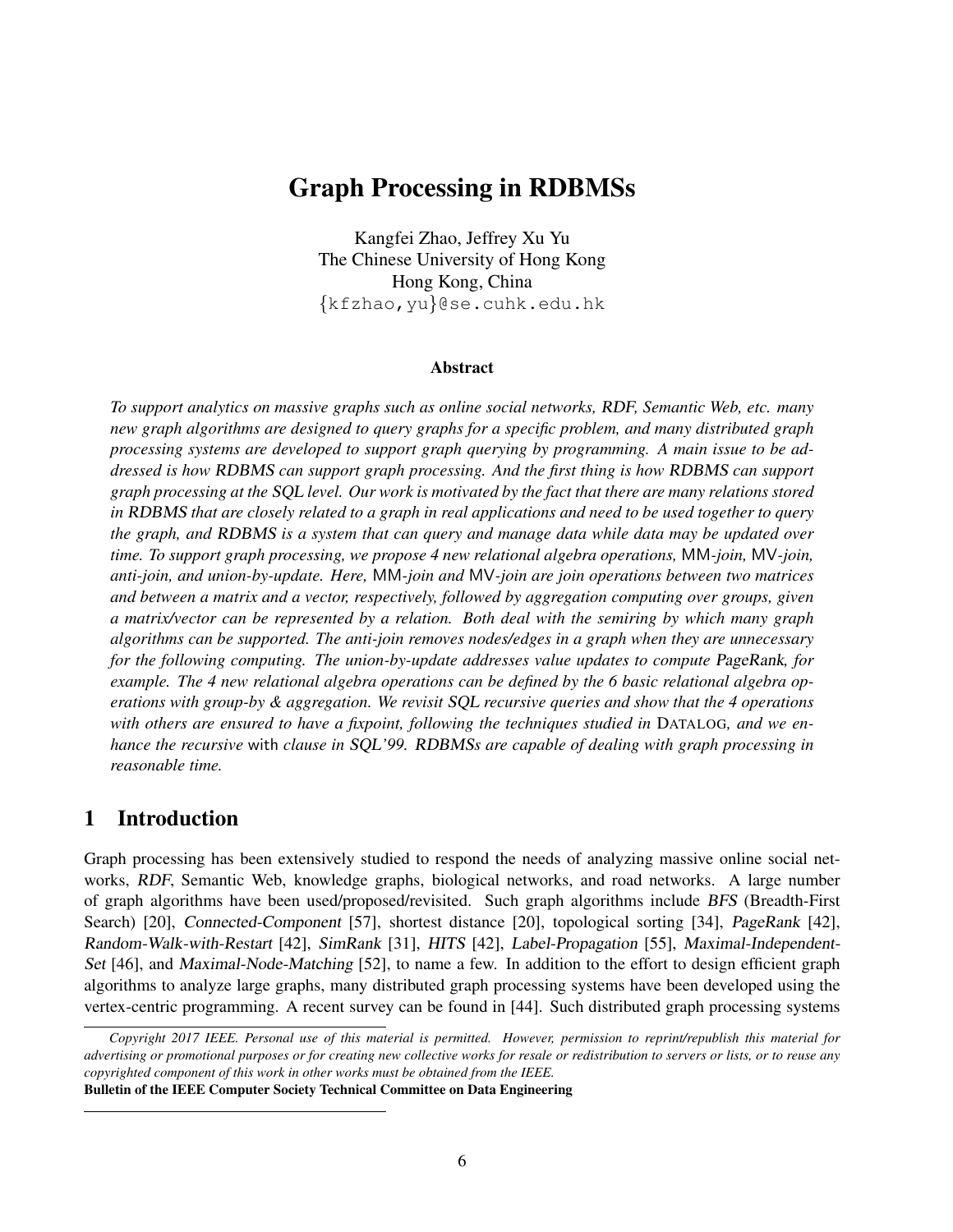provide a framework on which users can implement graph algorithms to achieve high efficiency. Both new graph algorithms and distributed graph processing systems focus on efficiency. On the other hand, graph query languages have also been studied [69, 15, 24, 28, 38, 28]. In addition, DATALOG has been revisited to support graph analytics [63, 62, 61, 59, 60, 17].

In this work, we investigate how RDBMS can support graph processing at SQL level for the following reasons. First, RDBMS is to manage various application data in relations as well as to query data in relations efficiently using the sophisticated query optimizer. A graph may be a labeled graph with node/edge label, and it is probable that additional information is associated with the graph (e.g. attributed graphs). A key point is that we need to provide a flexible way for users to manage and query a graph together with many relations that are closely related to the graph. The current graph systems are developed for processing but not for data management. We need a system to fulfill both. Second, there is a requirement to query graphs. In the literature, many new graph algorithms are studied to query a specific graph problem. And the current graph processing systems developed do not have a well-accepted graph query language for querying graphs. In other words, it needs coding, when there is a need to compute a graph algorithm based on the outputs of other graph algorithms.

We revisit recursive SQL queries [22] and show that a large class of graph algorithms can be supported by SQL in RDBMSs in [74]. The issue of supporting graph algorithms in RDBMS at SQL level is the issue how recursive SQL can be used to support graph algorithms. There are two main concerns regarding recursive SQL queries. One is a set of operations that are needed to support a large pool of graph algorithms and can be used in recursive SQL queries. The other is the way to ensure the recursive SQL queries can obtain a unique answer. The two concerns are interrelated.

The paper is organized as follows. Section 2 reviews the related works. Section 3 discusses the recursion handling by SQL in RDBMSs. In Section 4, we present our approach to support graph processing by SQL followed by the discussion on how to ensure the fixpoint semantics in Section 5. We conclude our work in Section 6.

### 2 Related Works

Graph Processing and Management. Many graph systems have been extensively studied recent years. Distributed graph processing systems like Pregel [41], Giraph [1], GraphLab [2] and GraphX [3] adopt 'think like a vertex' programming model. Program logic is expressed by vertex-centric push/pull based message passing, which is scalable for very large graph data. Apart from using some common built-in algorithms, users need to implement algorithms using the system APIs provided. The optimization techniques are system-dependent and at individual algorithm level. Such systems compute graphs imported and do not support graph maintenance. Different from graph processing systems, graph management systems e.g. Neo4j [4], AgensGraph [5], Titan [6] are designed for the transactional graph-like query. Neo4j adopts the property graph model and supports a visual UI for querying by the declarative language Cypher. AgensGraph is a multi-model graph database based on PostgreSQL RDBMS. Titan uses the functional language Gremlin to query and update graph.

Graph Query Languages. Graph query languages have been studied. A survey on query languages for graph databases can be found in [69], which covers conjunctive query (CQ), regular path query (RPQ), and CRPQ combining CQ and RPQ. Also, it surveys a large number of languages including Lorel, StruQL, UnQL, G,  $G^+$ , GraphLog, G-Log, SoSQL, etc. Barceló investigates the expressive power and complexity of graph query languages [15]. Libkin et al. in [38] study how to combine data and topology by extending regular expressions to specify paths with data. The declarative, SQL-inspired query language Cypher [4], and functional language Gremlin [6] are integrated into transactional graph databases to describe graph patterns and traversal queries. There are several new attempts to query graphs. The PGQL [68] is a property graph query language in the Oracle Parallel Graph AnalytiX (PGX) toolkit, and is an SQL-like query language for graph matching. PGQL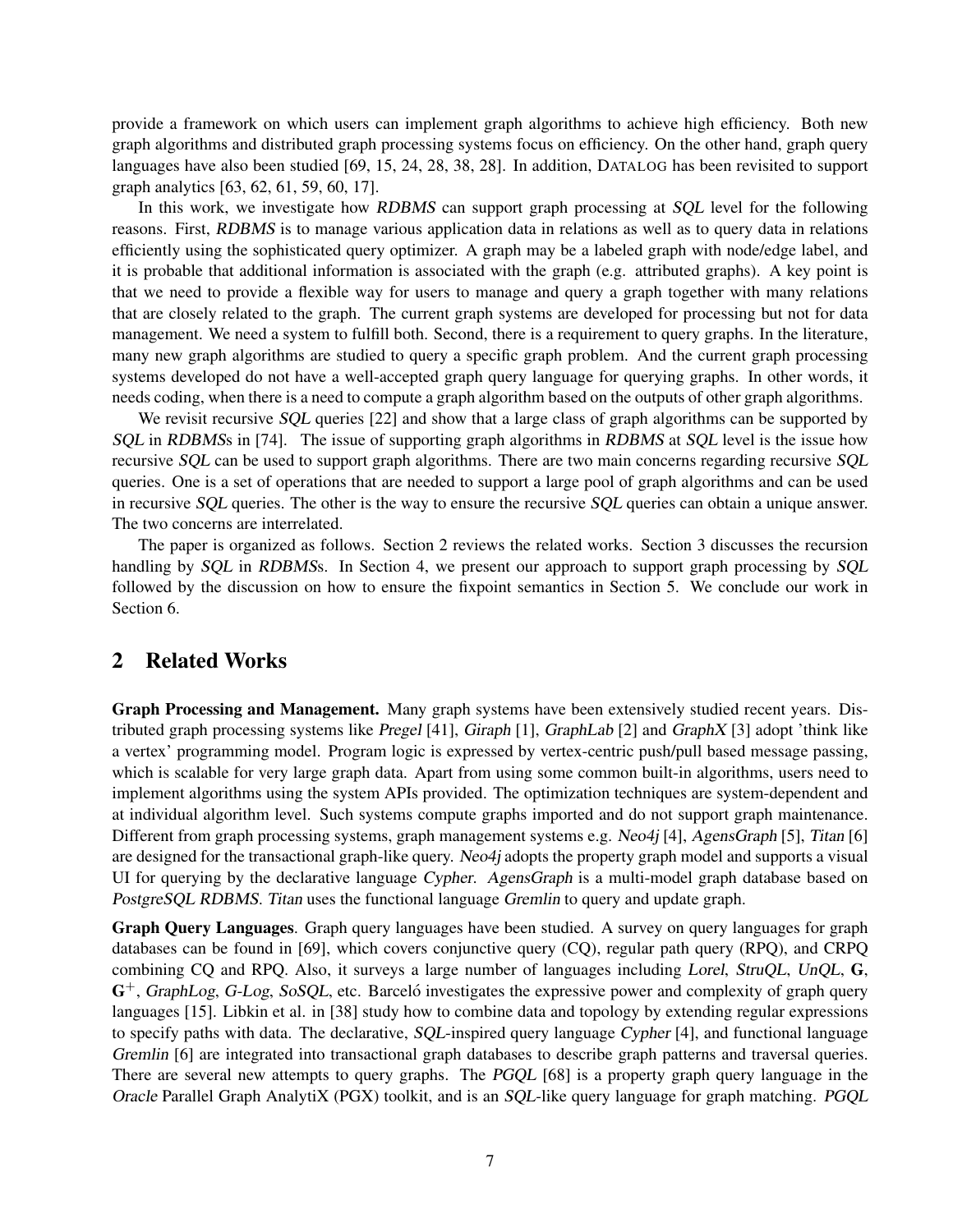supports path queries and has the graph intrinsic type for graph construction and query composition. Moffitt and Stoyanovich in [47] present a declarative query language Portal for querying evolving graphs, which is based on temporal relational algebra and is implemented on GraphX. Gao et al. in [24] propose a graph language GLog on Relational-Graph, which is a data model by mixing relational and graph data. A GLog query is converted into a sequence of MapReduce jobs to be processed on distributed systems. Jindal and Madden propose graphiQL in [32] by exploring a way to combine the features of Pregel (vertex-centric programming) and SQL. He and Singh in [28] propose the language GraphQL on graph algebra which deals with graphs with attributes as a basic unit, where the operations in the graph algebra include selection, Cartesian product, and composition. Salihoglu and Widom in [58] propose HeLP, a set of basic operations needed in many graph processing systems.

Recursive SQL Queries: SQL'99 supports recursive queries [45, 22]. As mentioned, in supporting graph algorithms, there are two main issues regarding recursive SQL queries: a set of operations that can be used in recursive SQL queries, and a way to ensure unique solution by recursive SQL queries. For the former, Cabrera and Ordonez in [18] and Kang et al. in [36] discuss an operation to multiply a matrix with a vector using joins and group-by & aggregation. Cabrera and Ordonez in [18] discuss semiring for graph algorithms, and give a unified algorithm which is not in SQL. For the latter, recursive query processing is well discussed in [12]. Ordonez et al. in [50] compare SQL recursive query processing in columnar, row and array databases. Ghazal et al. propose an adaptive query optimization scheme for the recursive query in Teradata, which employs multiiteration pre-planning and dynamic feedback to take advantage of global query optimization and pipelining [26]. Aranda et al. in [13] study broadening recursion in SQL. The SQL level optimizations for computing transitive closures are discussed in [49], with its focus on monotonic aggregation for transitive closures. All the works in [50, 26, 13, 49] do not deal with negation and aggregation. It is important to note that aggregation and negation in general are needed for a large pool of graph algorithms, but aggregations and negations cannot be used within a recursive SQL query for ensuring that an SQL query can get a unique solution.

Graph Analytics by SQL. Graph analytics in RDBMSs using SQL have been studied. Srihari et al. in [64] introduce an approach for mining dense subgraphs in a RDBMS. Gao et al. in [23] leverage the window functions and the merge statement in SQL to implement shortest path discovery in RDBMS. Zhang et al. in [73] provide an SQL-based declarative query language SciQL to perform array computation in RDBMSs. Fan et al. in [21] propose GRAIL, a syntactic layer converting graph queries into SQL script. GraphGene [70] is a system for users to specify graph extraction layer over relational databases declaratively. MADLib is designed and implemented to support machine learning, data mining and statistics on database systems [19, 29]. Passing et al. in [51] propose a PageRank operator in main-memory RDB. This operator is implemented by extending the SQL recursive query by lambda expression. In [33], Vertica relational database is studied as the platform for vertex-centric graph analysis. In [65], a graph storage system SQLGraph is designed, which combines the relational storage for adjacency information with JSON for vertex and edge properties. It shows that it can outperform popular NoSQL graph stores. GQ-Fast [39] is an indexed and fragmented database which supports efficient SQL relationship queries for typed graph analytics. Ma et. al in [40] present G-SQL, an SQL dialect for graph exploration. Multi-way join operations are boosted by underlying graph processing engine. Aberger et al. in [11] develop a graph pattern engine, called EmptyHead, to process graph patterns as join processing in parallel.

Datalog-based Systems. DATALOG is a declarative query language used in early deductive databases. As its new applications derive from information extraction, data analytics and graph analytics, many DATALOGbased systems have been developed recently. A survey of early deductive database systems can be found in [56]. LDL++ is a deductive database system in which negation and aggregation handling in recursive rules are addressed [71, 14]. Based on LDL++, a new deductive application language system DeALS is developed to support graph queries [63], and the optimization of monotonic aggregations is further studied [62]. SociaLite [59] allows users to write high-level graph queries based on DATALOG that can be executed in parallel and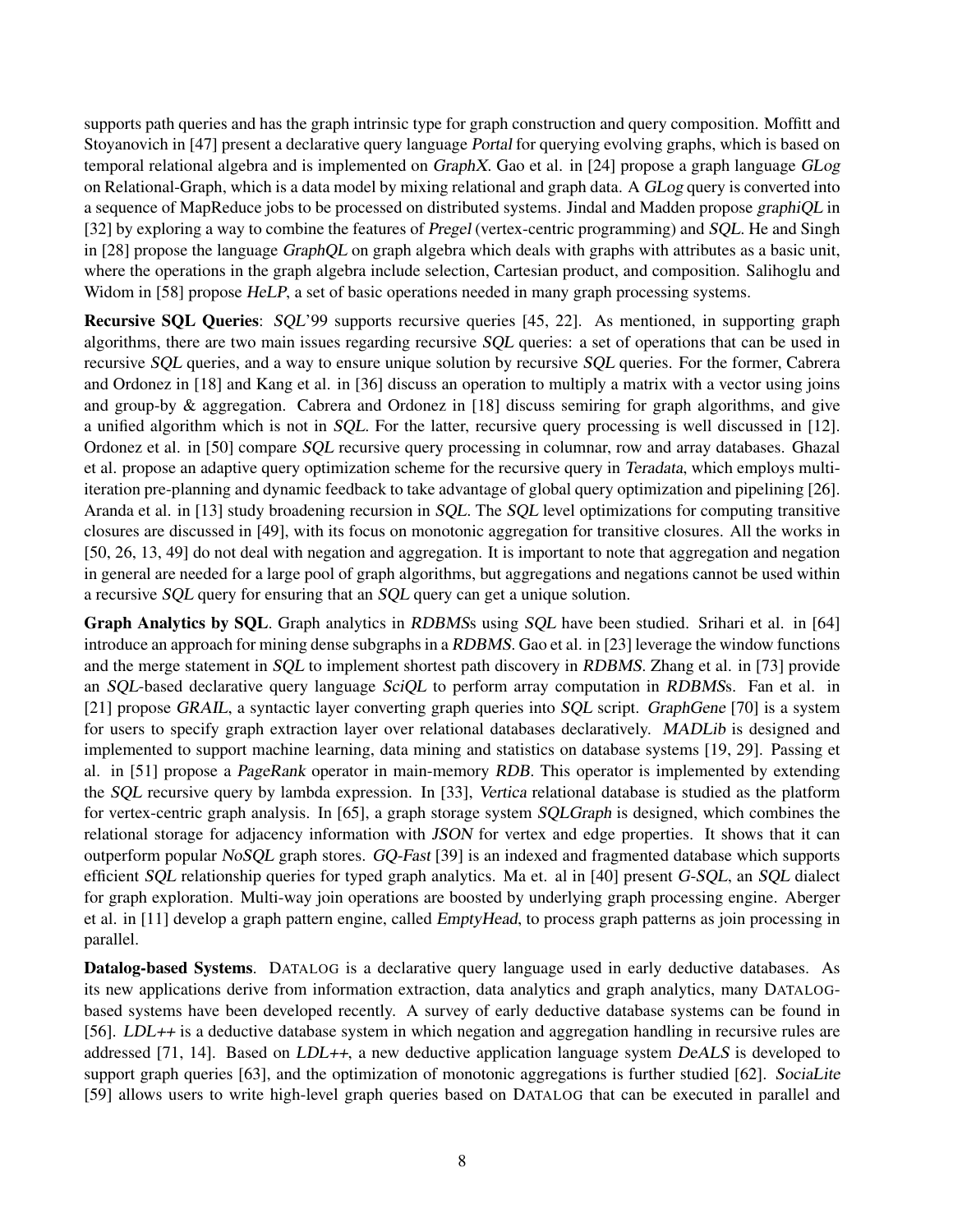distributed environments [60]. These systems support graph analytics, especially iterative graph analytics e.g. transitive closure, weakly connect components, single source shortest distance since DATALOG has a great expressive power for recursion. DATALOG for machine learning is studied with Pregel and map-reduce-update style programming [17]. The efficient evaluation of DATALOG is investigated on data flow processing system Spark [61] and BSP-style graph processing engines [48]. In this work, we introduce the DATALOG techniques into RDBMSs to deal with recursive SQL queries, since DATALOG has greatly influenced the recursive SQL query handling.

## 3 The Recursion in RDBMS

Over decades, RDBMSs have provided functionality to support recursive queries, based on SQL'99 [45, 22]. The recursive queries are expressed using with clause in  $SQL$ . It defines a temporary recursive relation R in the initialization step, and queries by referring the recursive relation  $R$  iteratively in the recursive step until R cannot be changed. As an example, the edge transitive closure can be computed using with over the edge relation  $E(F, T)$ , where F and T are for "From" and "To". As shown below, initially, the recursive relation  $TC$ is defined to project the two attributes,  $F$  and  $T$ , from the relation  $E$ . Then, the query in every iteration is to union TC computed and a relation with two attributes  $TC.F$  and E.T by joining the two relations, TC and E.

with  $TC$  (F, T) as ( select F, T from E union all select  $TC.F$ , E.T from TC, E where  $TC.T = E.F$ )

SQL'99 restricts recursion to be a linear recursion and allows mutual recursion in a limited form [45]. Among the linear recursion, SQL'99 only supports monotonic queries, which is known as the monotonicity. In the context of recursion, a monotonic query means that the result of a recursive relation in any iteration does not lose any tuples added in the previous iterations. Such monotonicity ensures that the recursion ends at a fixpoint with a unique result. The definition of monotonicity can be found in [66]. As given in Theorem 3.3 in [66], union, select, projection, Cartesian product, natural joins, and  $\theta$ -joins are monotone. On the other hand, negation is not monotone [25]. In SQL, the operations such as except, intersect, not exists, not in,  $\langle \rangle$  some,  $\langle \rangle$  all, distinct are the operations leading to negation. Also, aggregation can violate the monotonicity. SQL'99 does not prohibit negation in recursive queries completely since the monotonicity of recursive query is ensured if the negation is only applied to the relations that are completely known or computed prior to processing the result of the recursion. This is known as stratified negation [72].

SQL Recursion Handling in RDBMS: SQL'99 supports stratified negation. Below, we discuss SQL recursion handling in RDBMSs, following the similar discussions given in [53] in which Przymus et al. survey recursive queries handling in RDBMSs. We focus on Microsoft SQL Server (2016) [8], Oracle (11gR2) [9], IBM DB2 10.5 Express-C [7], and PostgreSQL (9.4) [10], where Oracle is not covered in [53]. We investigate the features related to recursive query processing in 5 categories. (A) linear/nonlinear/mutual recursion. (B) multiple queries used in the with clause, (C) the set operations other than union all that can be used to separate queries in the with clause, (D) the restrictions on group by, aggregate function, and general functions in the recursive step, and (E) the function to control the looping. Table 1 shows the summary, where " $\checkmark$ ", " $\checkmark$ ", and "–" denote the corresponding functionality is supported, prohibited, and not applicable, respectively, in the with clause.

Handing Recursion by PSM in RDBMS: There is another way to implement recursion, which is SQL/PSM (Persistent Stored Modules) included in SQL standard [66]. By SQL/PSM (or PSM), users can define functions/procedures in RDBMSs, and call such functions when querying. In a function/procedure definition, users can declare variables, create temporary tables, insert tuples, and use looping where conditions can be specified to exit (or leave) the loop. PSM provides users with a mechanism to issue queries using a general-purpose programming language.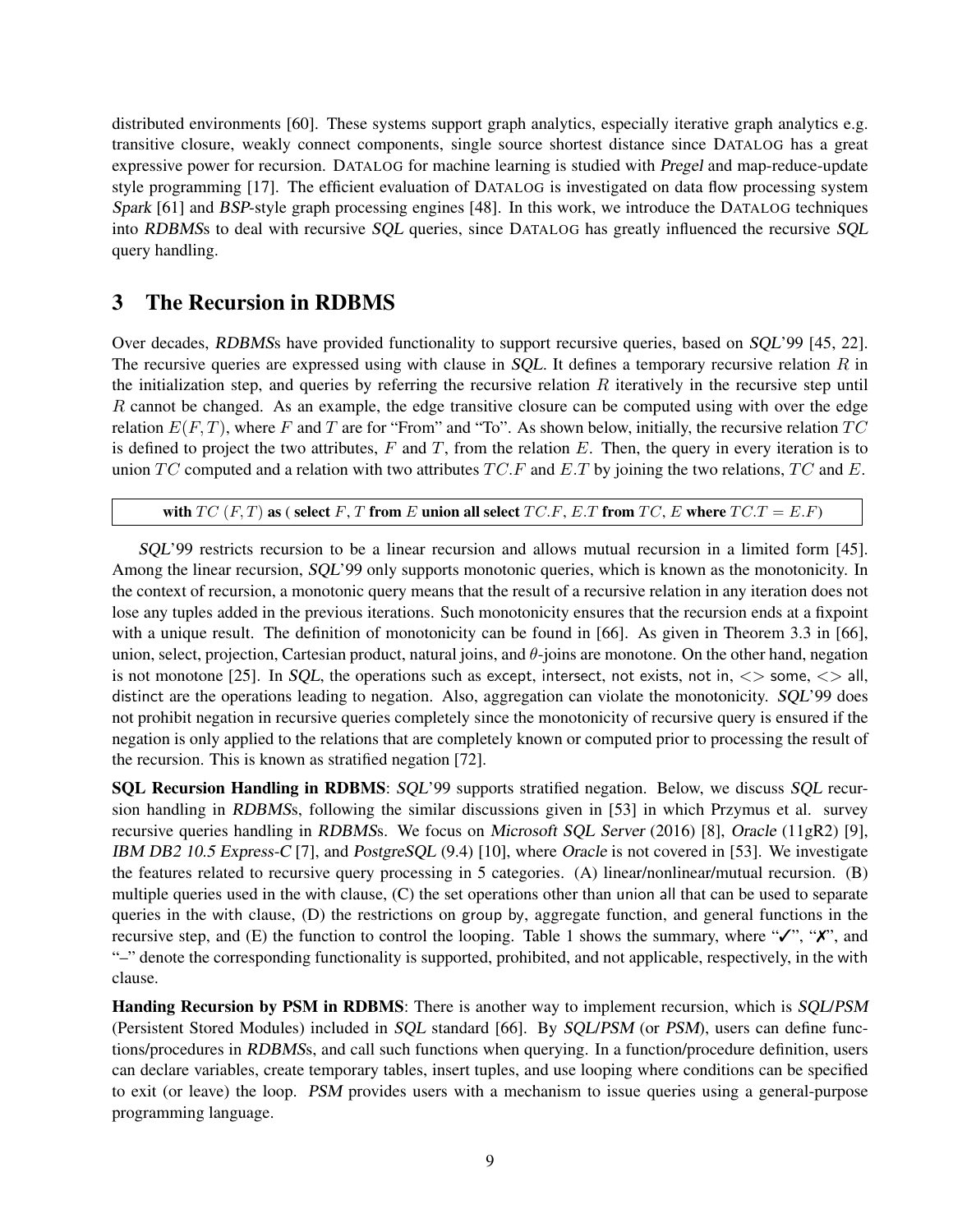| <b>Features</b> |                                    | PostgreSQL | DB2 | Oracle | <b>SOL</b> Server |
|-----------------|------------------------------------|------------|-----|--------|-------------------|
|                 | <b>Linear Recursion</b>            |            |     |        |                   |
| А               | Nonlinear Recursion                | Х          | Х   | Х      | Х                 |
|                 | <b>Mutual Recursion</b>            | X          | Х   | x      | Х                 |
| B               | <b>Initial Step</b>                |            | ✓   | ✓      |                   |
|                 | Recursive Step                     | X          |     | Х      |                   |
| $\mathsf{C}$    | Between initial queries            |            |     |        |                   |
|                 | Across initial & recursive queries |            | Х   | X      | Х                 |
|                 | Between recursive queries          |            | Х   |        | Х                 |
|                 | Negation                           | х          | Х   | Х      | Х                 |
| D               | Aggregate functions                | Х          | Х   | X      | Х                 |
|                 | group by, having                   | X          | Х   | Х      | Х                 |
|                 | partition by                       |            | J   |        |                   |
|                 | distinct                           |            | Х   | Х      | Х                 |
|                 | <b>General functions</b>           |            | Х   |        |                   |
|                 | <b>Analytical functions</b>        |            | Х   |        |                   |
|                 | Subqueries without recursive ref   |            | ✓   |        |                   |
|                 | Subqueries with recursive ref      |            | Х   | Х      | Х                 |
|                 | Infinite loop detection            | х          | Х   |        |                   |
|                 | <b>Cycle</b> detection             | Х          | X   |        | Х                 |
| E               | cycle                              | Х          | Х   |        | Х                 |
|                 | search                             |            | X   |        | Х                 |



### 4 The Power of Algebra

In this paper, we model a graph as a weighted directed graph  $G = (V, E)$ , where V is a set of nodes and E is a set of edges. A node is associated with a node-weight and an edge is associated with an edge-weight, denoted as  $\omega(v_i)$  and  $\omega(v_i, v_j)$ , respectively. A graph can be represented in matrix form. The nodes with node-weights can be represented as a vector of  $n$  elements, denoted as V. The edges with edge-weights can be represented as a  $n \times n$  matrix, denoted as M, where its  $M_{ij}$  value can be 1 to indicate that there is an edge from  $v_i$  to  $v_j$ , or the value of the edge weight. Such matrices and vectors have their relation representation. Let  $V$  and  $M$  be the relation representation of vector V and matrix M, such that  $V(ID, vw)$  and  $M(F, T, ew)$ . Here, *ID* is the tuple identifier in V. F and T, standing for "From" and "To", form a primary key in M. vw and ew are the node-weight and edge-weight respectively.

#### 4.1 The Four Operations

We discuss a set of 4 relational algebra operations, MM-join, MV-join, anti-join, and union-by-update. Here, MM-join and MV-join support the semiring by which many graph algorithms can be supported. The anti-join is used to remove nodes/edges in a graph when they are unnecessary in the following computing and serves as a selection. The union-by-update is used to deal with value updates in every iteration to compute a graph algorithm, e.g., PageRank. It is worth noting that there is no such an operation like union-by-update in relational algebra.

We show that all the 4 relational algebra operations can be defined using the 6 basic relational algebra operations (selection (σ), projection (Π), union (∪), set difference (−), Cartesian product (×), and rename (ρ)), together with group-by & aggregation. For simplicity, below, we use " $R_i \rightarrow R_j$ " for the rename operation to rename a relation  $R_i$  to  $R_j$ , and use " $\leftarrow$ " for the assignment operation to assign the result of a relational algebra to a temporal relation.

We explain why we need the 4 operations which can be supported by the relational algebra because they do not increase the expressive power of relational algebra. First, it is known that relational algebra can support graph algorithms. However, it is not well discussed how to support explicitly. The set of 4 operations is such an answer. Second, it is known that recursive query is inevitable. In other words, new operations cannot function if they cannot be used in recursive SQL queries in RDBMS. The 4 operations are the non-monotonic operations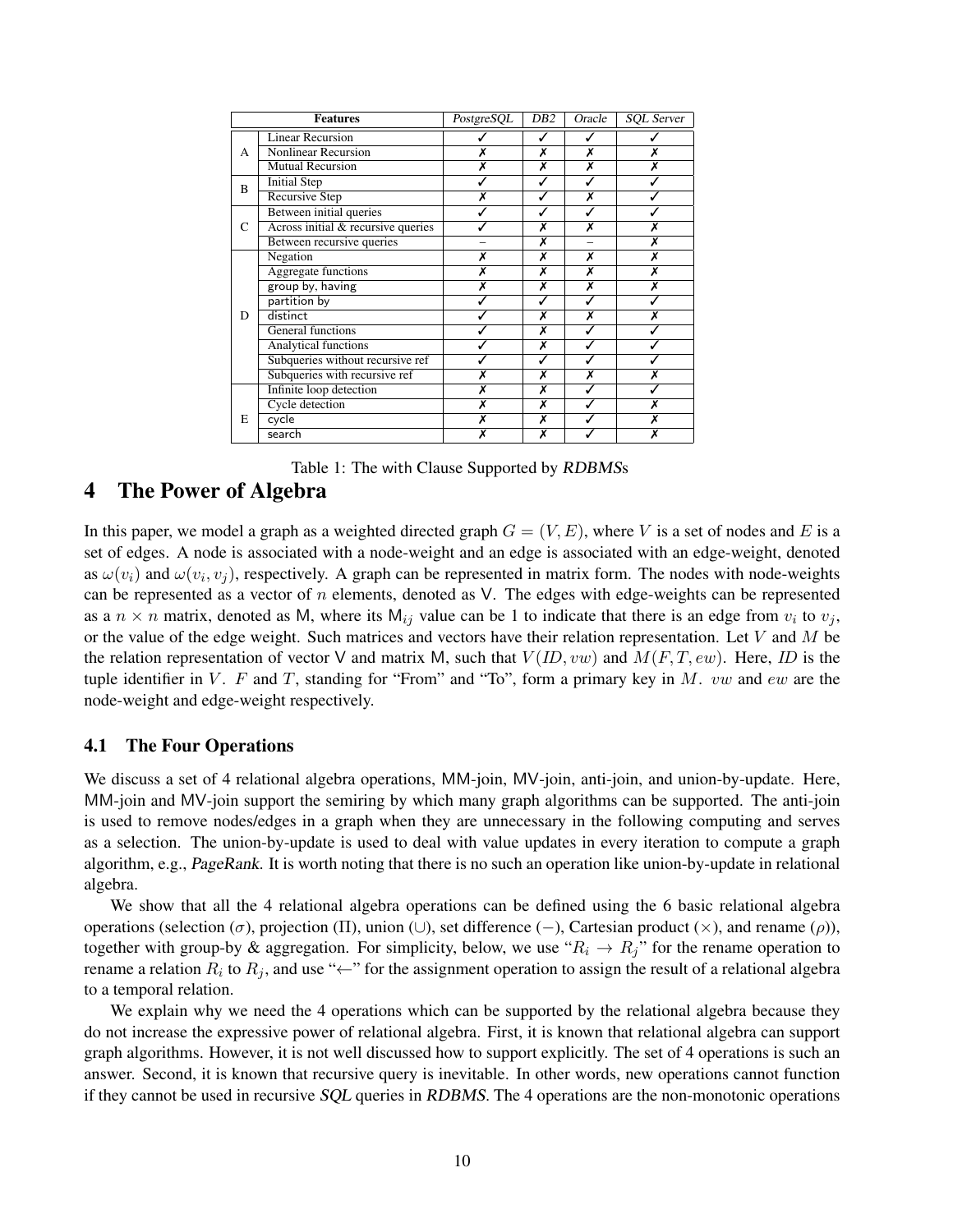that cannot be used in recursive SQL queries allowed in SQL'99. With the explicit form of the 4 operations, in this work, we show that they can be used in recursive SQL queries which lead to a unique answer (fixpoint) by adopting the DATALOG techniques. Third, with the explicit form as a target, we can further study how to support them efficiently. We discuss the 4 operations below.

To support graph analytics, the algebraic structure, namely semiring, is shown to have sufficient expressive power to support many graph algorithms [37, 18]. The semiring is a set of  $M$  including two identity elements, 0 and 1, with two operations: addition (+) and multiplication ( $\cdot$ ). In brief, (1) ( $\mathcal{M}, +$ ) is a commutative monoid with 0, (2)  $(M, \cdot)$  is a monoid with 1, (3) the multiplication ( $\cdot$ ) is left/right distributes over the addition (+), and (4) the multiplication by 0 annihilates M. Below, A and B are two  $2 \times 2$  matrix, and C is a vector with 2 elements.  $\mathcal{L}$ 

$$
A = \begin{pmatrix} a_{11} & a_{12} \\ a_{21} & a_{22} \end{pmatrix}, \quad B = \begin{pmatrix} b_{11} & b_{12} \\ b_{21} & b_{22} \end{pmatrix}, \quad C = \begin{pmatrix} c_1 \\ c_2 \end{pmatrix}
$$

The matrix-matrix (matrix-vector) multiplication  $(\cdot)$ , and matrix entrywise sum  $(+)$  are shown below.

$$
A \cdot B = \begin{pmatrix} a_{11} \odot b_{11} \oplus a_{12} \odot b_{21} & a_{11} \odot b_{12} \oplus a_{12} \odot b_{22} \\ a_{21} \odot b_{11} \oplus a_{22} \odot b_{21} & a_{21} \odot b_{12} \oplus a_{22} \odot b_{22} \end{pmatrix}
$$
  
\n
$$
A + B = \begin{pmatrix} a_{11} \oplus b_{11} & a_{12} \oplus b_{12} \\ a_{21} \oplus b_{21} & a_{22} \oplus b_{22} \end{pmatrix}
$$
  
\n
$$
A \cdot C = \begin{pmatrix} a_{11} \odot c_{1} \oplus a_{12} \odot c_{2} \\ a_{21} \odot c_{1} \oplus a_{22} \odot c_{2} \end{pmatrix}
$$

We focus on the multiplication  $(·)$ , since it is trivial to support the addition  $(+)$  in relational algebra. Let A and B be two  $n \times n$  matrices, and C be a vector with n elements. For the multiplication AB = A  $\cdot$  B, and AC = A  $\cdot$  C, we have the following.

$$
AB_{ij} = \bigoplus_{k=1}^{n} A_{ik} \odot B_{kj}
$$
 (1)

$$
AC_i = \bigoplus_{k=1}^n A_{ik} \odot C_k \tag{2}
$$

Here,  $M_{ij}$  is the value at the *i*-th row and *j*-th column in the matrix M, and  $V_i$  is the element at the *i*-th row in the vector V. Let  $A(F, T, ew)$  and  $B(F, T, ew)$  be the relation representation for a  $n \times n$  matrix and  $C(ID, vw)$ be a relation representation for a vector with n elements. To support matrix-matrix multiplication (Eq. (1)) and matrix-vector multiplication (Eq. (2)), we define two aggregate-joins, namely, MM-join and MV-join. The first aggregate-join, called MM-join, is used to join two matrix relations  $A$  and  $B$ , to compute  $A \cdot B$ . The MM-join is denoted as  $A \mathop{\otimes}^{(\odot)}_{A.T=B.F} B$ , and it is defined by the following relational algebra.

$$
A\underset{A.T=B.F}{\overset{\oplus(\odot)}{\mathbb{N}}}B =_{A.F,B.T}\mathcal{G}_{\oplus(\odot)}(A\underset{A.T=B.F}{\overset{\otimes}{\mathbb{N}}}B) \tag{3}
$$

The second aggregate-join, called MV-join, is used to join a matrix relation and a vector relation,  $A$  and  $C$ , to compute A  $\cdot$  C. The MV-join is denoted as  $A\overset{\oplus(\odot)}{X}C$ , and it is defined by the following relational algebra.

$$
A\overset{\oplus(\odot)}{N}C =_F \mathcal{G}_{\oplus(\odot)}(A \underset{T=ID}{\bowtie} C)
$$
\n(4)

Here,  $X\mathcal{G}_Y$  is a group-by & aggregation operation to compute the aggregate function defined by Y over the groups by the attributes specified in  $X$ . Note that MV-join is discussed in [49, 36], and MM-join is similar to MV-join. There are two steps to compute MM-join. The first step is to join  $A$  and  $B$  by the join condition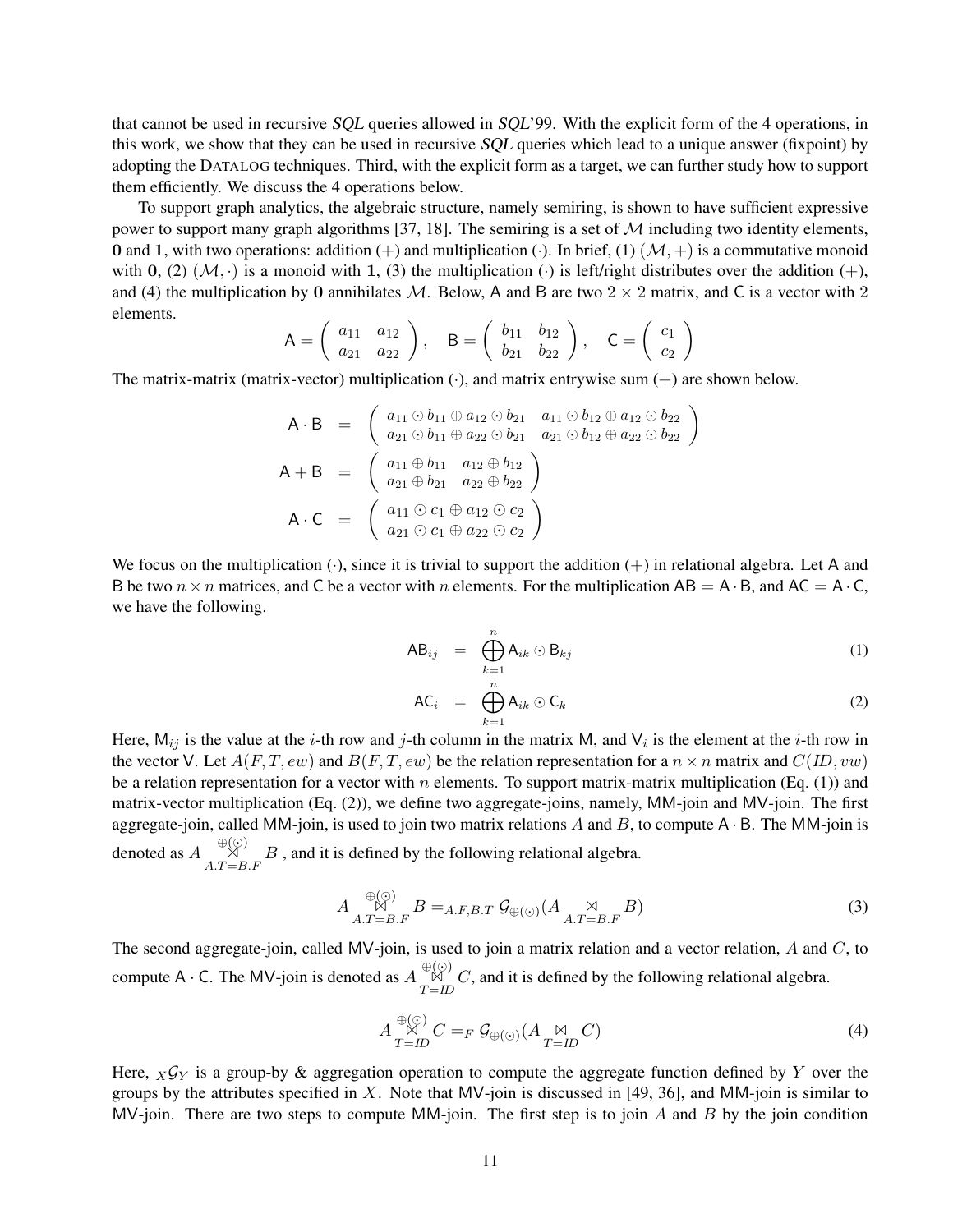$A.T = B.F$ . This step is to join the k value in order to compute  $\odot$  for  $A_{ik} \odot B_{kj}$  as given in Eq. (1). The second step is to do group-by & aggregation, where the group-by attributes are the attributes that are in the primary key but do not appear in the join condition, namely,  $A.F$  and  $B.T$ , and the aggregate function is to compute Eq. (1). In a similar fashion, there are two steps to compute MV-join. The first step is to join A and C by the join condition  $A.T = C.ID$ . This step is to join the k value in order to compute  $\odot$  for  $A_{ik} \odot C_k$  as given in Eq. (2). The second step is to do group-by & aggregation, where the group-by attribute is the attribute  $A.F$ , and the aggregate function is to compute Eq. (2).

We adopt the anti-join,  $R \times S$ , which is defined as the result of R that cannot be semi-joined by S, such that  $R - (R \times S)$ . In addition, we propose a new union operation, called union-by-update, for the purpose of updating values in either a matrix or a vector, denoted as  $\oplus$ . Let  $R(A, B)$  and  $S(A, B)$  be two relations, where A and B are two sets of attributes.  $R \oplus_A S$  is a relation,  $RS(A, B)$ . Let r be a tuple in R and s be a tuple in S. Different from the conventional union operation (∪) where two tuples are identical if  $r = s$ , with  $R \biguplus_i S$ , two tuples, r and s, are identical if  $r.A = s.A$ . The union-by-update is to update the B attributes values of r by the B attributes values of s if  $r.A = s.A$ . In other words, if  $r.A = s.A$ , then s is in RS but not r. There are 2 cases that r and s do not match. If s does not match any r, then s is in RS. If r does not match any s, then r is in RS. It is worth noting that there can be multiple r match multiple s on the attributes A. We allow multiple r to match a single tuple s, but we do not allow multiple s to match a single  $r$ , since the answer is not unique. When A attributes in both R and S are defined as the primary key, there is at most one pair of r and s matches.

The 4 operations are independent among themselves, since we can discover a property that is possessed by one operation but is not possessed by the composition of the other three only [66].

#### 4.2 Relational Algebra plus While

To support graph processing, a control structure is needed in addition to the relational algebra operations discussed. We follow the "algebra + while" given in [12].

initialize R while (*R* changes)  $\{ \cdots; R \leftarrow \cdots \}$ 

In brief, in the looping, R may change by the relational algebra in the body of the looping. The looping will terminate until R becomes stable. As discussed in [12], there are two semantics for "algebra + while", namely, noninflationary and inflationary. Consider the assignment,  $R \leftarrow \mathcal{E}$ , which is to assign relation R by evaluating the relational algebra expression  $\mathcal{E}$ . By the noninflationary, the assignment can be destructive in the sense that the new value will overwrite the old value. By the inflationary, the assignment needs to be cumulative. For the termination of the looping, as pointed out in [12], explicit terminating condition does not affect the expressive power. In this work, the conventional union (∪) is for the inflationary semantics, whereas union-by-update ( $\uplus$ ) is for the noninflationary semantics.

In this work, the expressive power, and the complexity remain unchanged as given in [12] under the scheme of "algebra + while", because the 4 operations added can be supported by the existing relational algebra operations. From the viewpoint of relational algebra, we can support all basic graph algorithms, including those that need aggregation (Table 2) but excluding those complicated algorithms for spectral analytics that need matrix inverse. The 4 operations make it clear how to support graph algorithms in relational algebra. In particular, all graph algorithms, that can be expressed by the semiring, can be supported under the framework of "algebra + while" and hence SQL recursion enhanced.

#### 4.3 Supporting Graph Processing

We show how to support graph algorithms by the "algebra + while" approach, using MM-join and MV-join, anti-join, union-by-update, as well as other operations given in relational algebra. For simplicity, we represent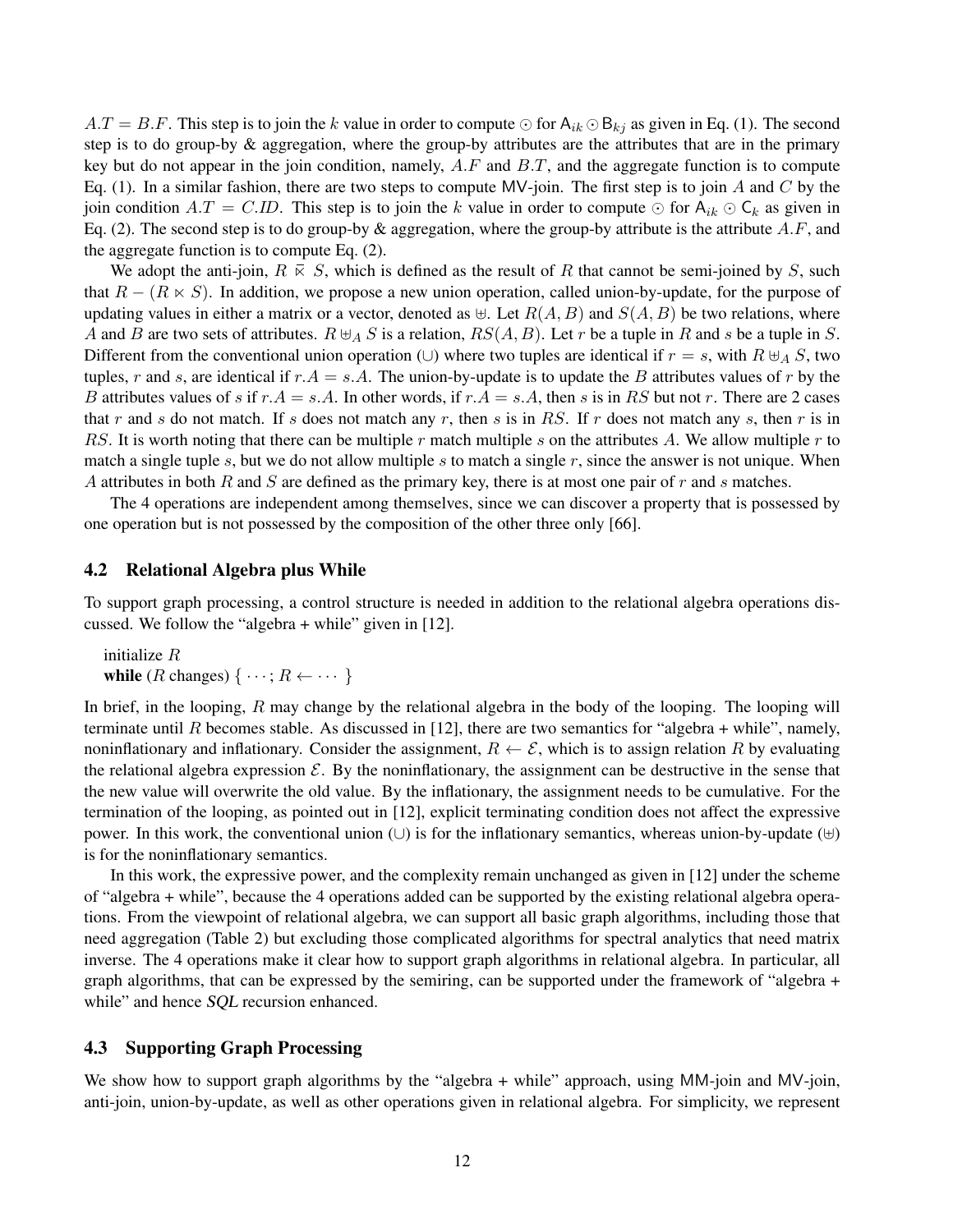a graph  $G = (V, E)$  with n nodes by an  $n \times n$  E and a vector V with n elements. We represent the vector V by a relation  $V(ID, vw)$ , where *ID* is the tuple identifier for the corresponding node with value vw associated. Moreover, we represent the matrix E by a relation  $E(F, T, ew)$ , where F and T, standing for "From" and "To", form a primary key in  $E$ , which is associated with an edge value ew. Below, to emphasize the operations in every iteration, we omit the while looping. Note that some graph algorithms can be computed by either union or union-by-update.

We use the examples of *PageRank, Floyd-Warshall* and *TopoSort* to illustrate how to support graph algorithms by the new algebra. The relational algebra for PageRank is given below.

$$
V \leftarrow \rho_V (E \frac{f_1(\cdot)}{T = ID} V) \tag{5}
$$

Here,  $f_1(\cdot)$  is a function to calculate  $c * sum(vw * ew) + (1 - c)/n$ , where c is the damping factor and n is the total number of tuples in V. Note,  $vw * ew$  is computed when joining the tuples from E and V, regarding  $\odot$ , and the aggregate function sum is computed over groups, given  $vw * ew$  computed, along with other variables in  $f_1(\cdot)$ , regarding  $\oplus$ .

To implement Floyd-Warshall, the relational algebra is given as follows.

$$
E \leftarrow \rho_E((E \to E_1) \frac{\min(E_1, e_w + E_2, ev)}{E_1 \cdot T = E_2 \cdot F}(E \to E_2))
$$
\n
$$
(6)
$$

In Eq (6), we use one MM-join with  $+$  and min serving as the  $\odot$  and  $\oplus$  respectively. For PageRank and Floyd-Warshall, one union-by-update operation is performed to update recursive relation V and  $E$ .

Below, we show how to support TopoSort (Topological Sorting) for DAG (Directed Acyclic Graph) using anti-join. To compute TopoSort, we assign a level L value to every node. For two nodes, u and v, if  $u.L < v.L$ , then  $u < v$  in the TopoSort; if  $u.L = v.L$ , then either  $u < v$  or  $v < u$  is fine, since the TopoSort is not unique. Let  $Topo(ID, L)$  be a relation that contains a set of nodes having no incoming edges with initial L value 0. The initial Topo can be generated by  $\Pi_{ID,0}(V \times_{ID=E,T} E)$ . In the recursive part, it is done by several steps.

$$
L_n \leftarrow \rho_L(\mathcal{G}_{max(L)+1} \text{Topo})
$$
  
\n
$$
V_1 \leftarrow V \underset{V.ID = T.ID}{\bar{\kappa}} \text{Topo}
$$
  
\n
$$
E_1 \leftarrow \Pi_{E.F, E.T}(V_1 \underset{ID=E.F}{\bowtie} E)
$$
  
\n
$$
T_n \leftarrow \Pi_{ID,L}(V_1 \underset{V_1.ID = E_1.T}{\bar{\kappa}} E_1) \times L_n
$$
  
\n*Topo* \leftarrow *Topo* \cup T\_n

Here, first, we compute the  $L$  value to be used for the current iteration, which is the max  $L$  value used in the previous iteration plus one. It is stored in  $L_n$ . Next, we remove those nodes that have already been sorted by anti-join and obtain  $V_1$ . With  $V_1 \subseteq V$ , we obtain the edges among nodes in  $V_1$  as  $E_1$ .  $T_n$  is the set of nodes that are sorted in the current iteration. Finally, we get the new  $Topo$  by union of the previous  $Topo$  and the newly sorted  $T_n$ . It repeats until  $T_n$  is empty.

Table 2 shows some representative graph algorithms that can be supported by the 4 operations including MM-join, MV-join, anti-join and union-by-update. As a summary, MV-join together with union-by-update can be used to implement PageRank, weakly Connected-Component, HITS, Label-Propagation, Keyword-Search and K-core, whereas MM-join together with union-by-update can be used to support Floyd-Warshall, SimRank and Markov-Clustering. The anti-join serves as a selection to filter nodes/edges which are unnecessary in the following iterations. It is important to note that anti-join is not only for efficiency but also for the correctness. Equipped with anti-join, TopoSort is easy to be implemented. The combination of MV-join and anti-join support Maximal-Independent-Set and Maximal-Node-Matching.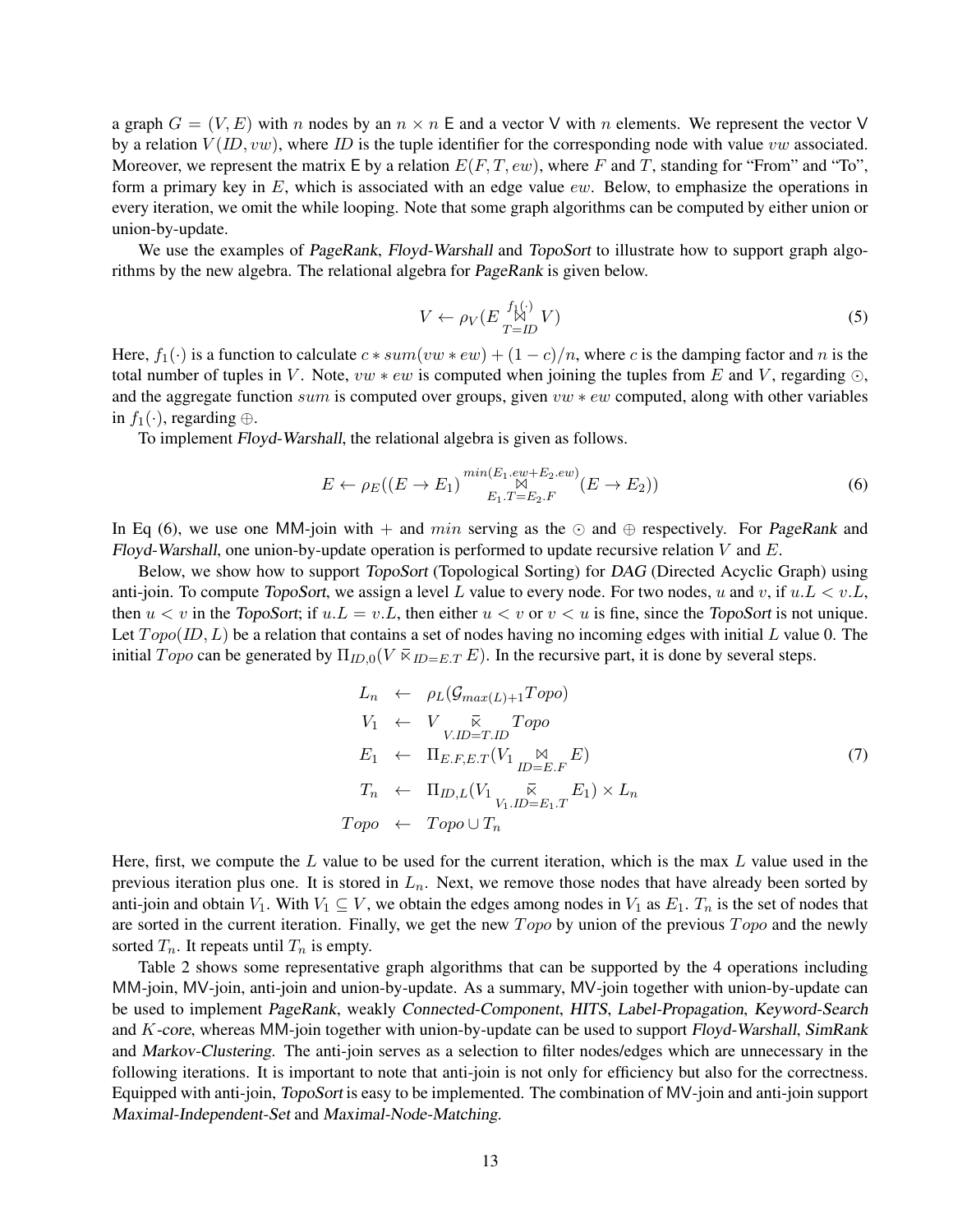| <b>Graph Algorithm</b>        | MV/MM-join | ⊎/∪                | anti-join | linear       | nonlinear |
|-------------------------------|------------|--------------------|-----------|--------------|-----------|
| $TC$ [20]                     |            | U                  |           | $\checkmark$ |           |
| <b>BFS</b> [20]               | MV         | $\left  + \right $ |           | ✓            |           |
| Connected-Component [57]      | MV         | $\left  + \right $ |           | √            |           |
| Bellman-Ford [20]             | MV         | $\downarrow$       |           |              |           |
| Floyd-Warshall [20]           | MМ         | $\left  + \right $ |           |              |           |
| PageRank [42]                 | MV         | $\downarrow$       |           | ✓            |           |
| Random-Walk-with-Restart [42] | MV         | $\downarrow$       |           | ✓            |           |
| SimRank [31]                  | MМ         | $\left  + \right $ |           |              |           |
| HITS [42]                     | MV         | $\biguplus$        |           |              |           |
| TopoSort [34]                 |            | U                  | ✓         |              |           |
| Keyword-Search [16]           | MV         | $\left  + \right $ |           |              |           |
| Label-Propagation [55]        | MV         | $\downarrow$       |           |              |           |
| Maximal-Independent-Set [46]  |            | U                  | ✓         |              |           |
| Maximal-Node-Matching [52]    | MV         | U                  | ✓         |              |           |
| Diameter-Estimation [35]      |            | Ū                  |           | ✓            |           |
| Markov-Clustering [67]        | MМ         | $\left  + \right $ |           |              |           |
| $K$ -core [43]                | MV         | $\downarrow$       |           |              |           |
| $K$ -truss [54]               |            | $\biguplus$        |           |              |           |
| Graph-Bisimulation [30]       |            | U                  |           |              |           |

Table 2: Graph Algorithms

# 5 XY-Stratified

As discussed in Section 3, SQL'99 supports stratified negation in recursion, which means it is impossible to support graph processing that needs the functions beyond stratified negation. Recall that the 4 operations are not monotone and are not stratified negation. To address this issue, we discuss relational algebra operations in the context of DATALOG using rules. The rules for selection, projection, Cartesian product, union,  $\theta$ -join are given in [66]. In a similar way, we can express the 4 new operators using rules. As union, selection, projection, Cartesian product and  $\theta$ -joins are monotone, recursive queries using such operations are stratified. But, MM-join, MV-join, anti-join, and union-by-update are not monotonic. The approach we take is based on XY-stratification [71, 72, 14]. An XY-stratified program is a special class of locally stratified programs [27]. As proposed by Zaniolo et al. in [71], it is a syntactically decidable subclass for non-monotonic recursive programs to handle negation and aggregation, and it captures the expressive power of inflationary fixpoint semantics [12]. An XY-program is a locally stratified DATALOG program that can be checked at compile-time by syntax.

Based on XY-stratification, we extend the with clause in SQL'99, "with R as  $\langle R \rangle$  initialization  $\rangle$  recursive querying involving R  $\gamma$ ", to support a class of recursive query that can be used to support many graph analytical tasks. To minimize such extension, we restrict that the with clause only has one recursive relation  $R$ , and there is only one cycle in the corresponding dependency graph. The extension is to allow negation as well as aggregation in a certain form for a recursive query. We show that the recursive queries using the 4 operations discussed can have a fixpoint by which a unique answer can be obtained [74].

### 6 Conclusion

To support a large pool of graph algorithms, we propose 4 operations, namely, MM-join, MV-join, anti-join and union-by-update, that can be supported by the basic relational algebra operations, with group-by & aggregation. Among the 4 operations, union-by-update plays an important role in allowing value updates in iterations. The 4 non-monotonic operations are not allowed to be used in a recursive query as specified by SQL'99. We show that the 4 operations proposed together with others have a fixpoint semantics based on its limited form, based on DATALOG techniques. In other words, a fixpoint exists for the 4 operations that deal with negation and aggregation. We enhance the recursive with clause in SQL and translate the enhanced recursive with into SQL/PSM to be processed in RDBMSs. In [74], we conduct extensive performance studies to test 10 graph algorithms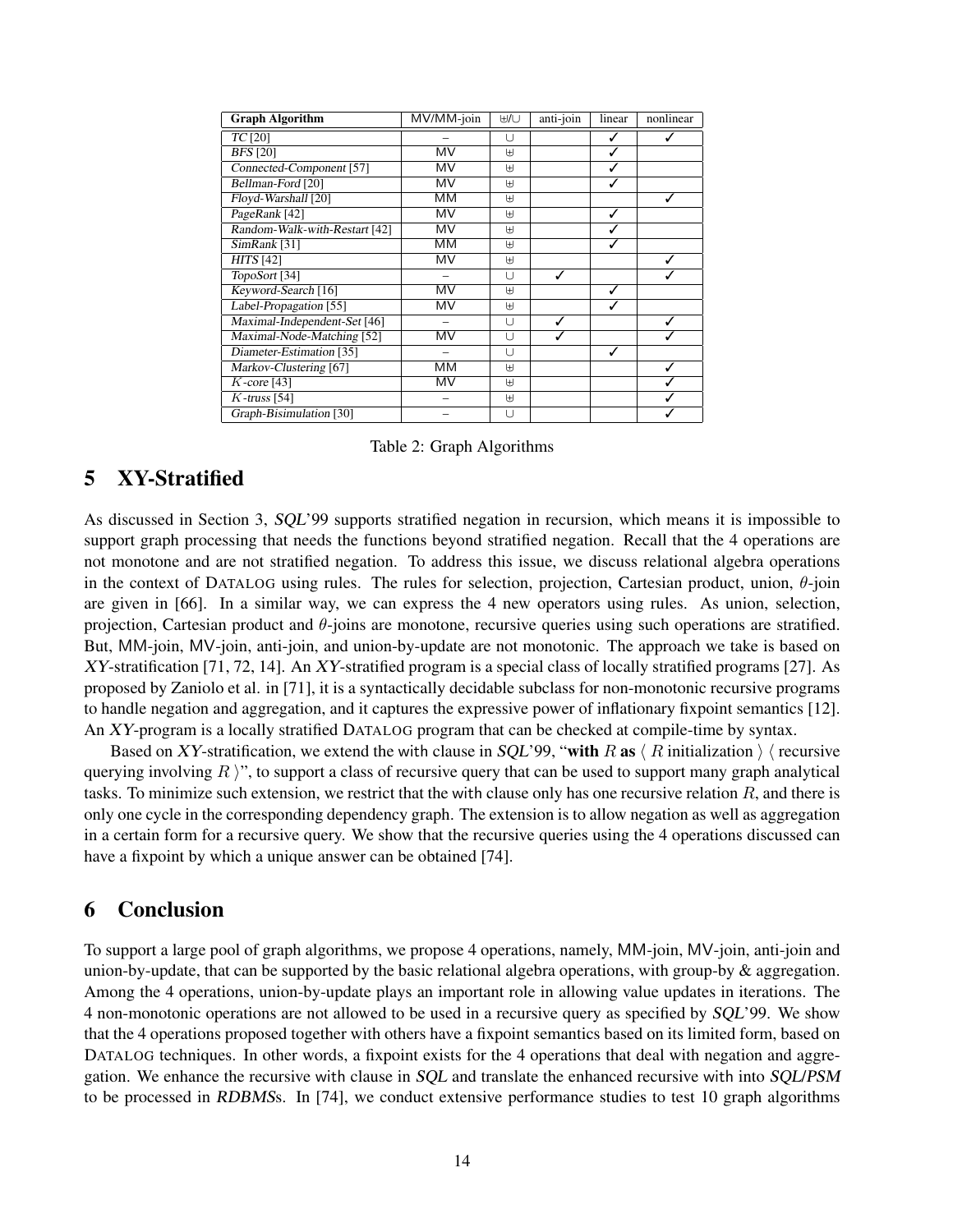using 9 large real graphs on 3 major RDBMSs (Oracle, DB2, and PostgreSQL) at SQL level, and we show that RDBMSs are capable of dealing with graph processing in reasonable time. There is high potential to improve the efficiency by main-memory RDBMSs, efficient join processing in parallel, and new storage management.

ACKNOWLEDGES: This work was supported by the Research Grants Council of Hong Kong SAR, China, No. 14221716.

### References

- [1] http://giraph.apache.org.
- [2] https://github.com/dato-code/PowerGraph.
- [3] http://spark.apache.org/graphx/.
- [4] http://neo4j.com.
- [5] http://www.agensgraph.com/.
- [6] http://thinkaurelius.github.io/titan/.
- [7] IBM DB2 10.5 for linux, unix and windows documentation. http://www.ibm.com/support/ knowledgecenter/#!/SSEPGG\_10.5.0/com.ibm.db2.luw.kc.doc/welcome.html.
- [8] Microsoft SQL documentation. https://docs.microsoft.com/en-us/sql/.
- [9] Oracle database SQL language reference. http://docs.oracle.com/cd/E11882\_01/server.112/ e41084/toc.htm.
- [10] Postgresql 9.4.7 documentation. http://www.postgresql.org/files/documentation/pdf/9.4/ postgresql-9.4-A4.pdf.
- [11] C. R. Aberger, S. Tu, K. Olukotun, and C. Re. Emptyheaded: A relational engine for graph processing. In ´ *Proc. o SIGMOD'16*, 2016.
- [12] S. Abiteboul, R. Hull, and V. Vianu. *Foundations of Databases*. Addison-Wesley, 1995.
- [13] G. Aranda-López, S. Nieva, F. Sáenz-Pérez, and J. Sánchez-Hernández. Formalizing a broader recursion coverage in SQL. In *Proc. of PADL'13*, 2013.
- [14] F. Arni, K. Ong, S. Tsur, H. Wang, and C. Zaniolo. The deductive database system LDL++. *TPLP*, 3(1), 2003.
- [15] P. Barceló. Querying graph databases. In *Proc. of PODS'13*, 2013.
- [16] G. Bhalotia, A. Hulgeri, C. Nakhe, S. Chakrabarti, and S. Sudarshan. Keyword searching and browsing in databases using banks. In *Proc. of ICDE'02*, 2002.
- [17] Y. Bu, V. R. Borkar, M. J. Carey, J. Rosen, N. Polyzotis, T. Condie, M. Weimer, and R. Ramakrishnan. Scaling datalog for machine learning on big data. *CoRR*, abs/1203.0160, 2012.
- [18] W. Cabrera and C. Ordonez. Unified algorithm to solve several graph problems with relational queries. In *Proc of AMW'16*, 2016.
- [19] J. Cohen, B. Dolan, M. Dunlap, J. M. Hellerstein, and C. Welton. Mad skills: new analysis practices for big data. *PVLDB*, 2(2), 2009.
- [20] T. H. Cormen, C. E. Leiserson, R. L. Rivest, and C. Stein. *Introduction to algorithms*. MIT Press, 3 edition, 2009.
- [21] J. Fan, A. Gerald, S. Raj, and J. M. Patel. The case against specialized graph analytics engines. In *Proc. of CIDR'15*, 2015.
- [22] S. J. Finkelstein, N. Mattos, I. Mumick, and H. Pirahesh. Expressing recursive queries in SQL. *ISO-IEC JTC1/SC21 WG3 DBL MCI*, (X3H2-96-075), 1996.
- [23] J. Gao, R. Jin, J. Zhou, J. X. Yu, X. Jiang, and T. Wang. Relational approach for shortest path discovery over large graphs. *PVLDB*, 5(4), 2011.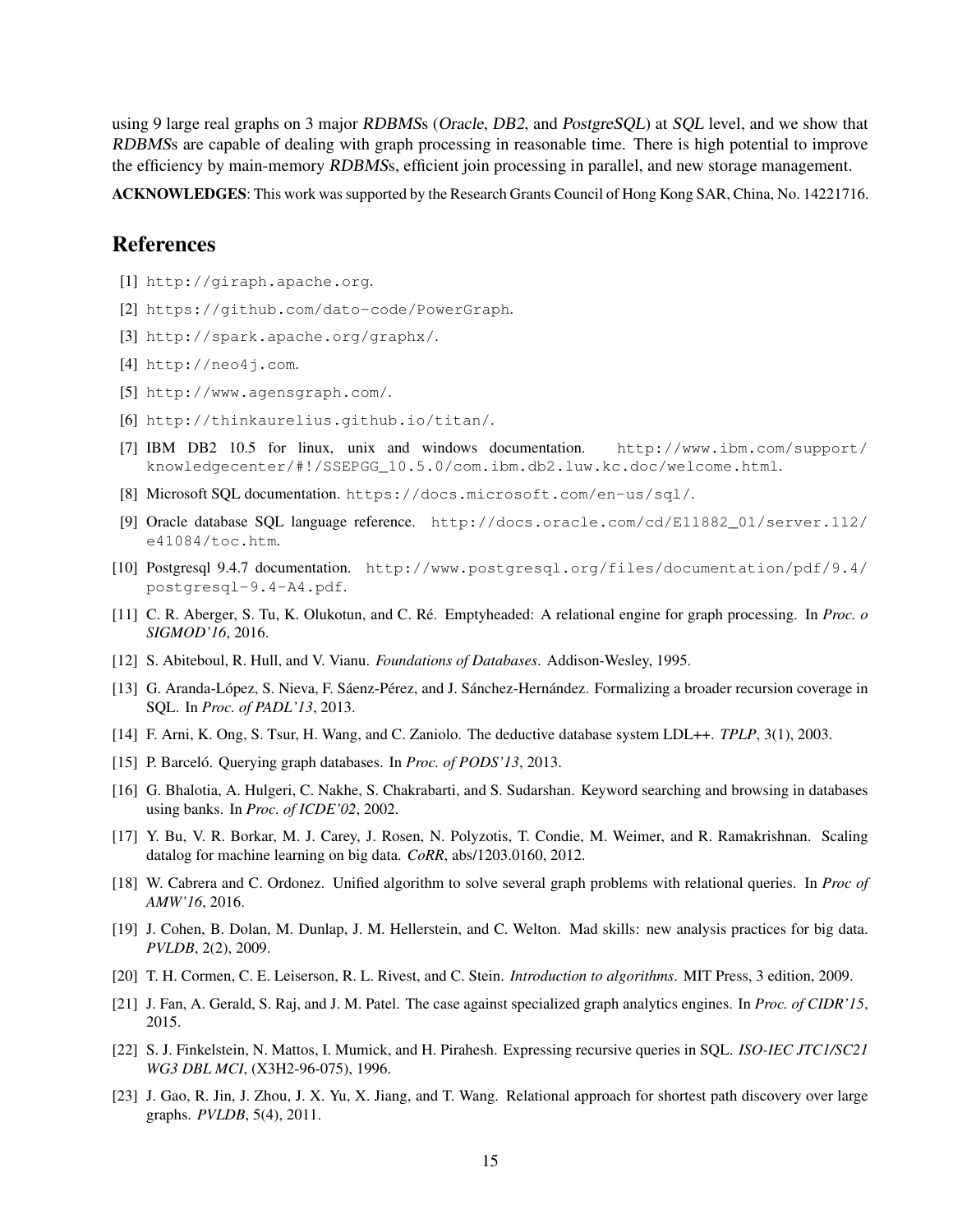- [24] J. Gao, J. Zhou, C. Zhou, and J. X. Yu. Glog: A high level graph analysis system using mapreduce. In *Proc. of ICDE'14*, 2014.
- [25] H. Garcia-Molina, J. D. Ullman, and J. Widom. *Database Systems The Complete Book*. Prentice Hall, 2002.
- [26] A. Ghazal, D. Seid, A. Crolotte, and M. Al-Kateb. Adaptive optimizations of recursive queries in teradata. In *Proc. of SIGMOD'12*, 2012.
- [27] S. Greco and C. Molinaro. *Datalog and Logic Databases*. Morgan & Claypool Publishers, 2015.
- [28] H. He and A. K. Singh. Graphs-at-a-time: query language and access methods for graph databases. In *Proc. of SIGMOD'08*, 2008.
- [29] J. M. Hellerstein, C. Re, F. Schoppmann, D. Z. Wang, E. Fratkin, A. Gorajek, K. S. Ng, C. Welton, X. Feng, K. Li, ´ et al. The madlib analytics library: or mad skills, the sql. *PVLDB*, 5(12), 2012.
- [30] M. R. Henzinger, T. Henzinger, P. W. Kopke, et al. Computing simulations on finite and infinite graphs. In *Proc. of FOCS'95*, 1995.
- [31] G. Jeh and J. Widom. Simrank: a measure of structural-context similarity. In *Proc. of SIGKDD'02*, 2002.
- [32] A. Jindal and S. Madden. Graphiql: A graph intuitive query language for relational databases. In *Proc. of BigData'14*, 2014.
- [33] A. Jindal, S. Madden, M. Castellanos, and M. Hsu. Graph analytics using the vertica relational database. *arXiv preprint arXiv:1412.5263*, 2014.
- [34] A. B. Kahn. Topological sorting of large networks. *CACM*, 5(11), 1962.
- [35] U. Kang, C. E. Tsourakakis, A. P. Appel, C. Faloutsos, and J. Leskovec. Hadi: Mining radii of large graphs. *TKDD*, 5(2), 2011.
- [36] U. Kang, C. E. Tsourakakis, and C. Faloutsos. Pegasus: mining peta-scale graphs. *Knowledge and information systems*, (2), 2011.
- [37] J. Kepner and J. Gilbert. *Graph Algorithms in the Language of Linear Algebra*. SIAM, 2011.
- [38] L. Libkin, W. Martens, and D. Vrgoc. Querying graphs with data. *J. ACM*, 63(2), 2016.
- [39] C. Lin, B. Mandel, Y. Papakonstantinou, and M. Springer. Fast in-memory SQL analytics on typed graphs. *PVLDB*, pages 265–276, 2016.
- [40] H. Ma, B. Shao, Y. Xiao, L. J. Chen, and H. Wang. G-SQL: fast query processing via graph exploration. *PVLDB*, pages 900–911, 2016.
- [41] G. Malewicz, M. H. Austern, A. J. C. Bik, J. C. Dehnert, I. Horn, N. Leiser, and G. Czajkowski. Pregel: a system for large-scale graph processing. In *Proc. of SIGMOD'10*, 2010.
- [42] C. D. Manning, P. Raghavan, H. Schütze, et al. *Introduction to information retrieval*, volume 1. Cambridge University Press, 2008.
- [43] D. W. Matula and L. L. Beck. Smallest-last ordering and clustering and graph coloring algorithms. *JACM*, 30(3), 1983.
- [44] R. R. McCune, T. Weninger, and G. Madey. Thinking like a vertex: A survey of vertex-centric frameworks for large-scale distributed graph processing. *ACM Comput. Surv.*, 48(2), 2015.
- [45] J. Melton and A. R. Simon. *SQL: 1999: understanding relational language components*. Morgan Kaufmann, 2001.
- [46] Y. Metivier, J. M. Robson, N. Saheb-Djahromi, and A. Zemmari. An optimal bit complexity randomized distributed ´ MIS algorithm. *Distributed Computing*, 23(5-6), 2011.
- [47] V. Z. Moffitt and J. Stoyanovich. Towards a distributed infrastructure for evolving graph analytics. In *Proc. of WWW'16 Companion Volume*, 2016.
- [48] W. E. Moustafa, V. Papavasileiou, K. Yocum, and A. Deutsch. Datalography: Scaling datalog graph analytics on graph processing systems. In *2016 IEEE International Conference on Big Data*.